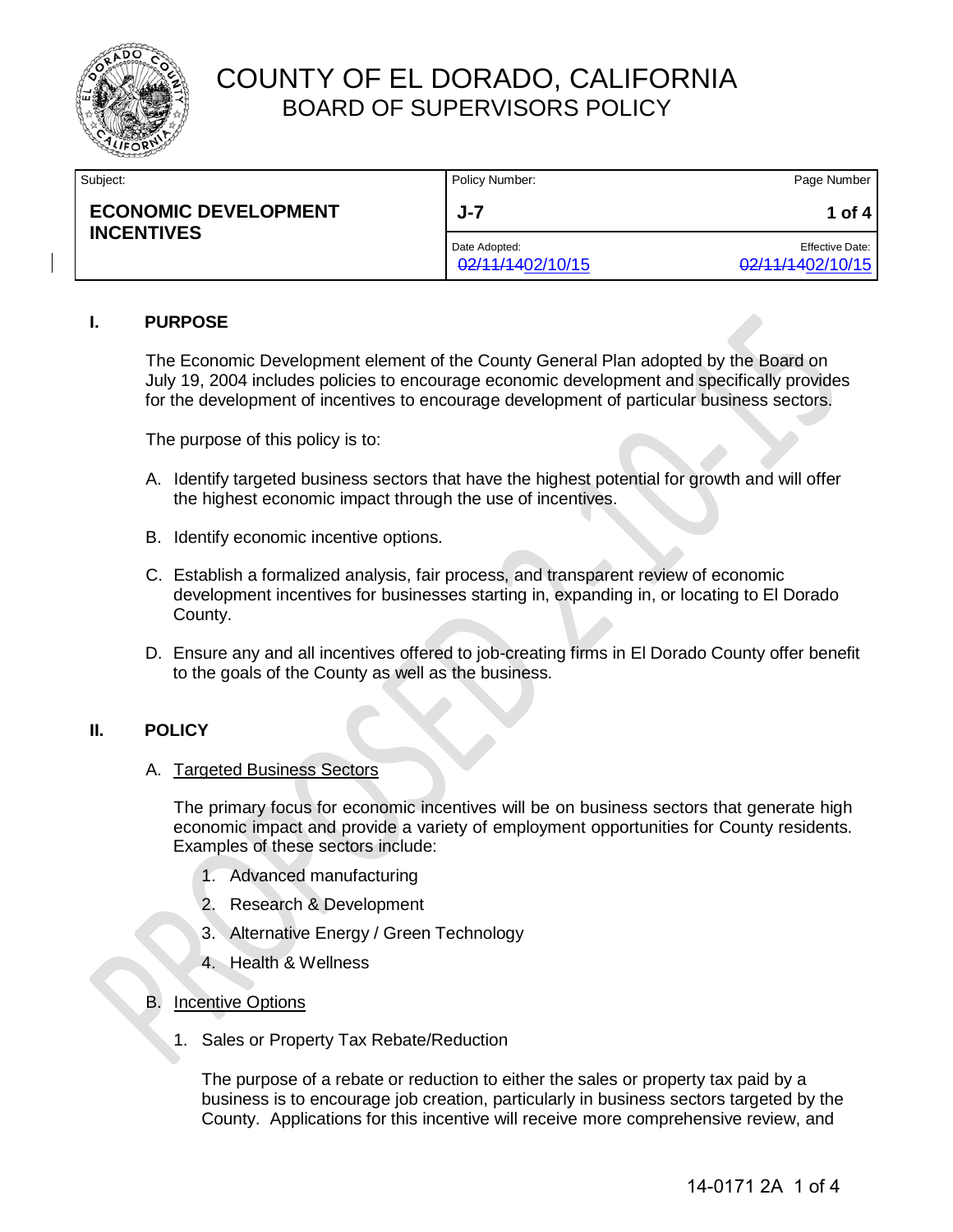

| Subject:                                         | Policy Number:                     | Page Number                                 |
|--------------------------------------------------|------------------------------------|---------------------------------------------|
| <b>ECONOMIC DEVELOPMENT</b><br><b>INCENTIVES</b> | J-7                                | 2 of 4                                      |
|                                                  | Date Adopted:<br>2/11/1402/10/2015 | <b>Effective Date:</b><br>2/11/1402/10/2015 |

approvals will include key conditions to ensure employment levels assured by the business will be met.

a. Sales Tax Rebate/Reduction

A portion of a business' sales tax obligation to the County, or on sales tax paid to the County for investment in new equipment, machinery, or Research & Development materials and/or equipment, could be rebated on an annual, semiannual, or one-time basis. Rebate term could be for 5-10 years, and contingent upon employment levels identified in the original agreement, not to exceed a preestablished limit.

The tax rebate may be applied based on number of net new jobs created by the business. Additionally, there may be a "local bonus" – and additional rebate offered to the business for hiring employees who reside within El Dorado County.

b. Property Tax Rebate/Reduction

A portion of a business's increased property tax obligation (tax increment) to the County could be rebated on an annual, semi-annual, or one-time basis. Rebate term could be for 5-10 years, and contingent upon employment levels identified in the original agreement, not to exceed a pre-established limit.

The rebate may be applied based on number of net new jobs created by the business. Additionally, there may be a "local bonus" – and additional rebate offered to the business for hiring employees who reside within El Dorado County.

- 2. Permit Process Assistance
	- a. Priority Permit Processing
	- b. One-Stop Permit Pre-Meeting
- 3. Deferral/Reduction of Permit or Impact Fees
- 4. Small Business and Micro-Enterprise Assistance

Through the County's Community Development Block Grant (CDBG) funding, both financial and technical assistance may be offered to very small businesses and microenterprises (5 or fewer employees). This may include short- or long-term business loans, or technical assistance from subject matter experts, when funding is available.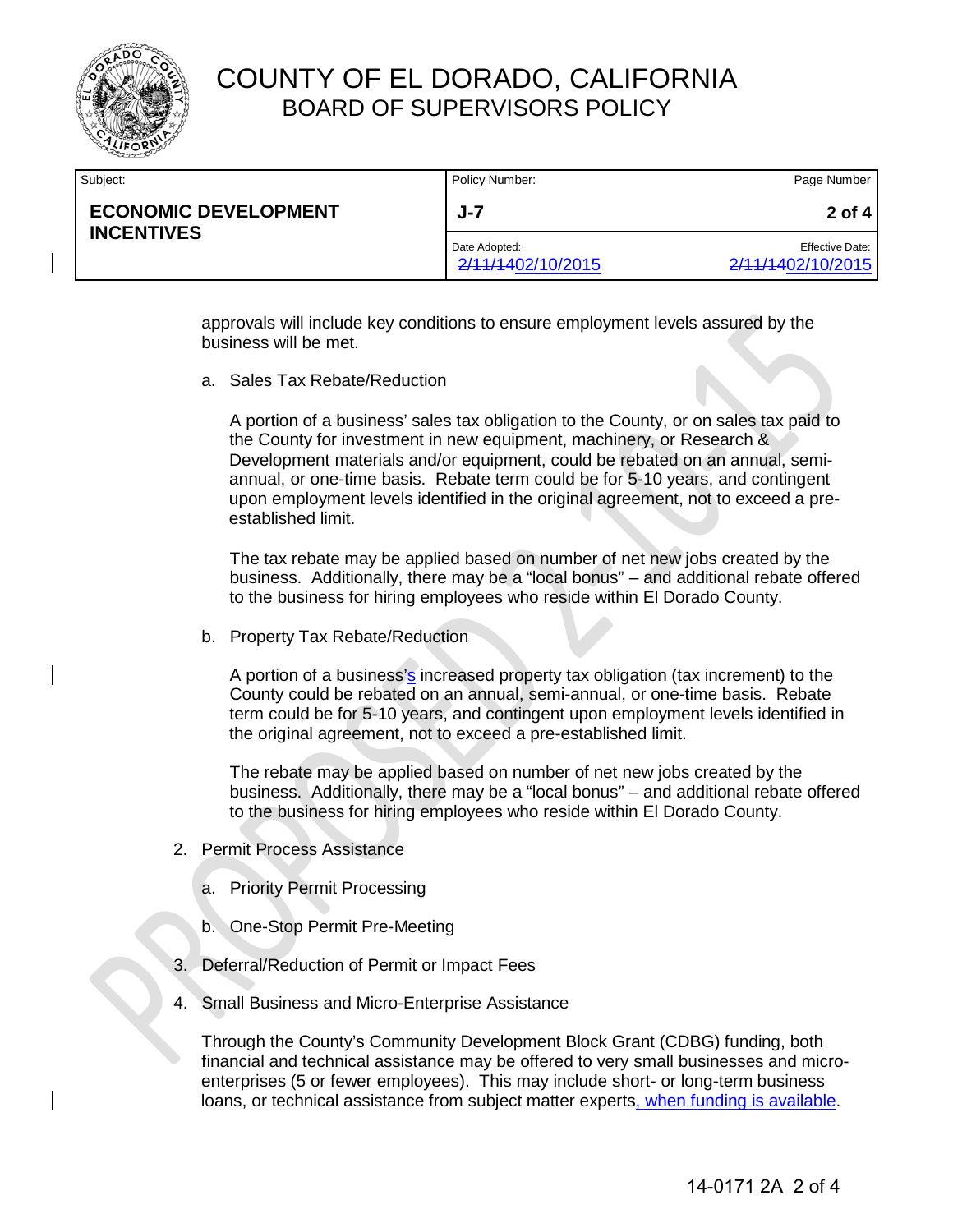

| Subject:                                         | Policy Number:                      | Page Number                                 |
|--------------------------------------------------|-------------------------------------|---------------------------------------------|
| <b>ECONOMIC DEVELOPMENT</b><br><b>INCENTIVES</b> | J-7                                 | $3$ of 4                                    |
|                                                  | Date Adopted:<br>2/11/14-02/10/2015 | <b>Effective Date:</b><br>2/11/1402/10/2015 |

#### 5. State Programs

The State of California offers a variety of financing programs for economic development, including direct loans for new construction for businesses, and off- and on-site infrastructure needed for construction of new industrial facilities.

6. Workforce Development Assistance

The County may provide the following workforce development services to businesses, resulting in both direct and indirect cost-saving to a business.

- a. Recruitment and Hiring
- b. On-the-Job Training (OJT) Assistance
- c. Employment Training Panel ETP (Customized Training)
- d. Work Opportunity Tax Credit (WOTC)

#### **III. PROCEDURE**

The Chief Administrative Office will develop detailed administrative procedures for a defined application and evaluation process for economic development incentives, to include a thorough cost-benefit analysis.

Any tax or fee related incentives provided to a business shall be submitted to the Board of Supervisors for approval.

#### **IV. REFERENCES**

General Plan – Economic Development Element Objective 10.1.5, Policy 10.1.2.2

Board of Supervisors Policy J-2, "Economic Development – Priority Industrial and Commercial Properties"

### **V. RESPONSIBLE PARTIES**

Chief Administrative Office Community Development Agency Health & Human Services Agency